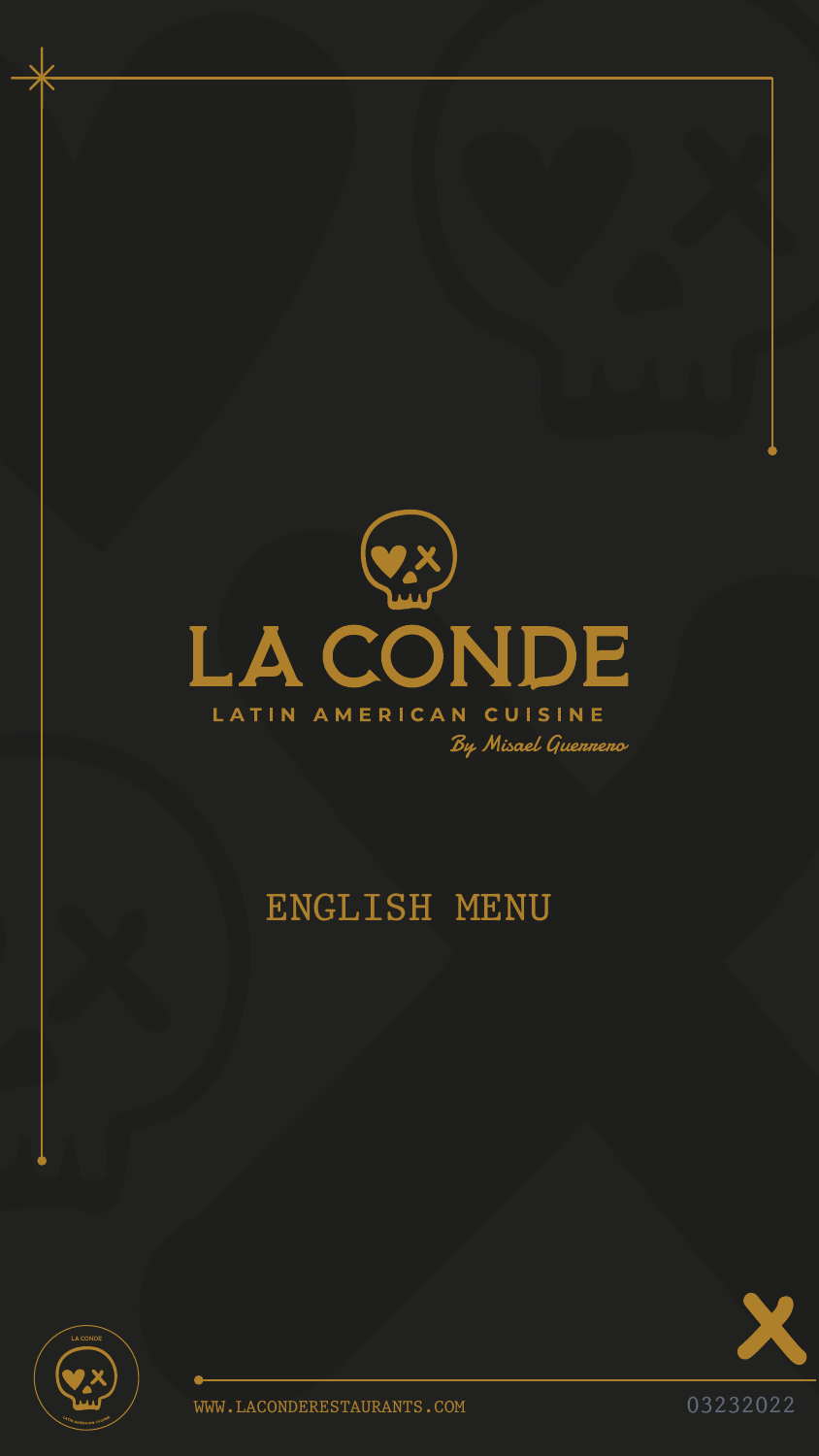# MIMOSAS

THE CLASSIC. Orange juice and champagne. \$12 DESEO. Mango, mango juice and champagne. \$12 DA HULK. Cantaloupe liquor and champagne. \$12 LA POPIS. Strawberry liquor and champage. \$12 LA VERY NICE. Grapefruit liquor, orange juice and mini Moët champagne. \$58 FRENCH 75. \$15

# BRUNCH

# MIXOLOGY

Brunch Bar

ME LO CONTÓ UN PAJARITO. Malibu Rum, pineapple juice and orange juice. \$16 BLOODY MARIA. \$16

STEAK AND EGGS. USDA Prime Ribeye and eggs. \$35 SMOKED SALMON AVOCADO TOAST. \$18 BACON AVOCADO TOAST. Toasted whole wheat bread covered in avocado with bacon. \$15 EGG AVOCADO TOAST. Toasted whole wheat bread covered in avocado with one egg. \$13 MONICA EGGS. Eggs on fried tortilla on top of a bed of black beans, bathe with ranchera sauce and fresh cheese. \$18 RANCHERO EGGS. Two eggs, bacon and salad. \$15 CLASSIC BENEDICT. English muffin, ham, egg and dutch sauce. \$17 BACON BENEDICT. English muffin, bacon, eggs, dutch sauce and salmon. \$20 WAFFLES. Delicious crispy waffles. \$12 CHICKEN AND WAFFLES. Crispy chicken on top of a waffle, bathe with spicy syrup. \$18 3 LECHES WAFFLES. Delicious waffles bathe in sweetness. \$15 EL REY WAFFLES. Fluffy pancakes decorated with churros, powder sugar and cajeta. \$16 HOUSE PANCAKE. Fluffy pancake with piloncillo honey. \$12 LA CONDE PANCAKES. Two pieces of pancakes topped with churros, Piloncillo honey and cinnamon. \$ 16 FRENCH TOAST. Three pieces of french toast bread. \$14



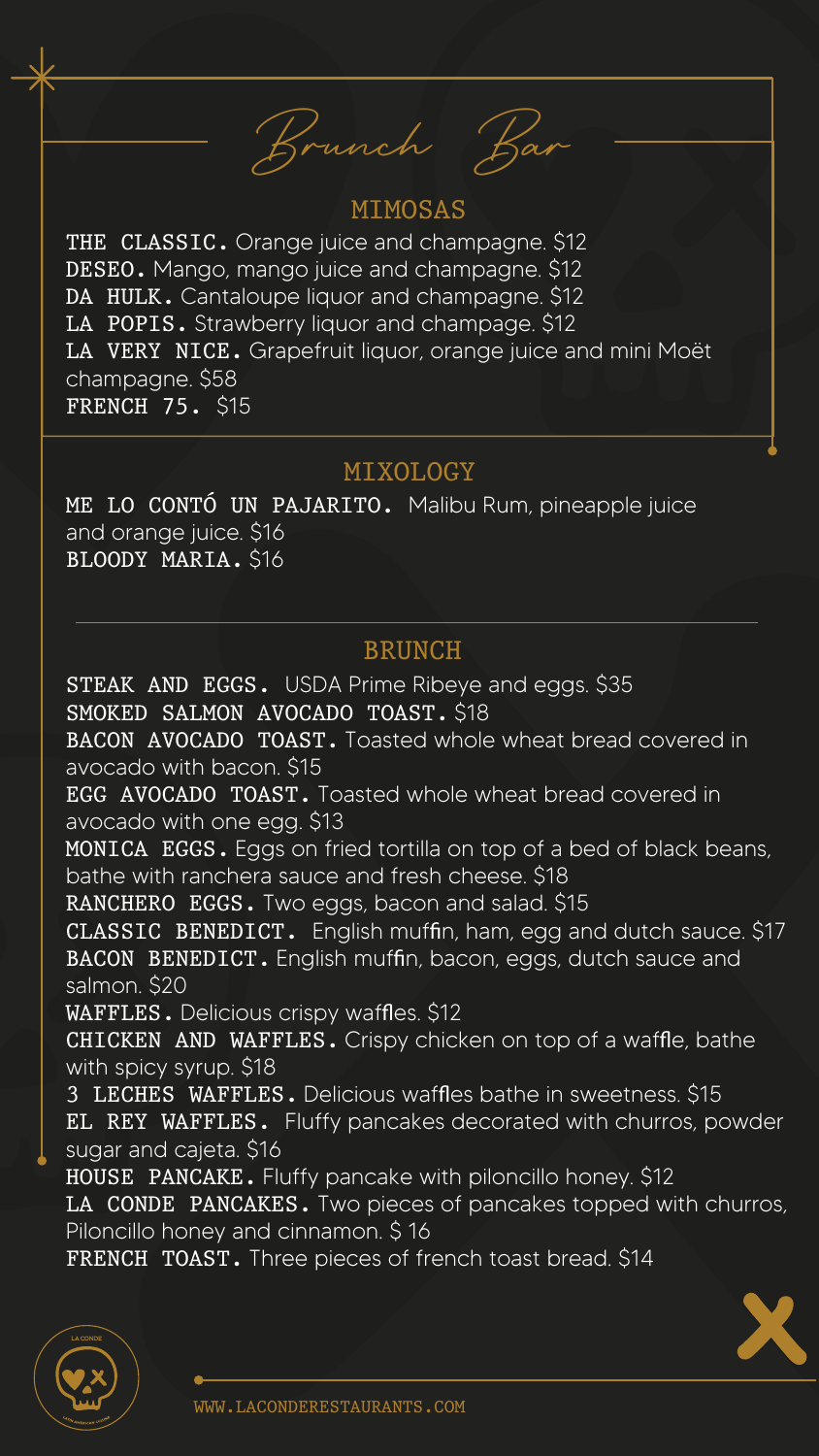# BARISTA

# CHILAQUILES

Tortilla chips covered in green, chipotle or red sauce, cheese, onion and cream. PLAIN. PRIME BEEF. CHICKEN. CHORIZO. \$12 \$24 \$19 \$18

EGG.

Signature Baris

\$17



ESPRESSO. \$8 DOUBLE ESPRESSO. \$12 AMERICANO. Coffee from the Sierra of Oaxaca. \$5 LATTE. \$8 CAFÉ DE OLLA. \$5



TOLEDO. Baileys, Kahlua, Lechera & espresso. \$12 ITALIAN. Vodka, Frangelico, caramel & espresso. \$11 FRUITY PEBBLES. Baileys, Fruity Pebbles, coton candy & espresso. \$13 DON LUPE. Cold brew liquor, galletas Marias, vanilla ice cream & cinnamon. \$11 CARAJILLO. Our Chiapaneco coffee with Licor 43. \$12